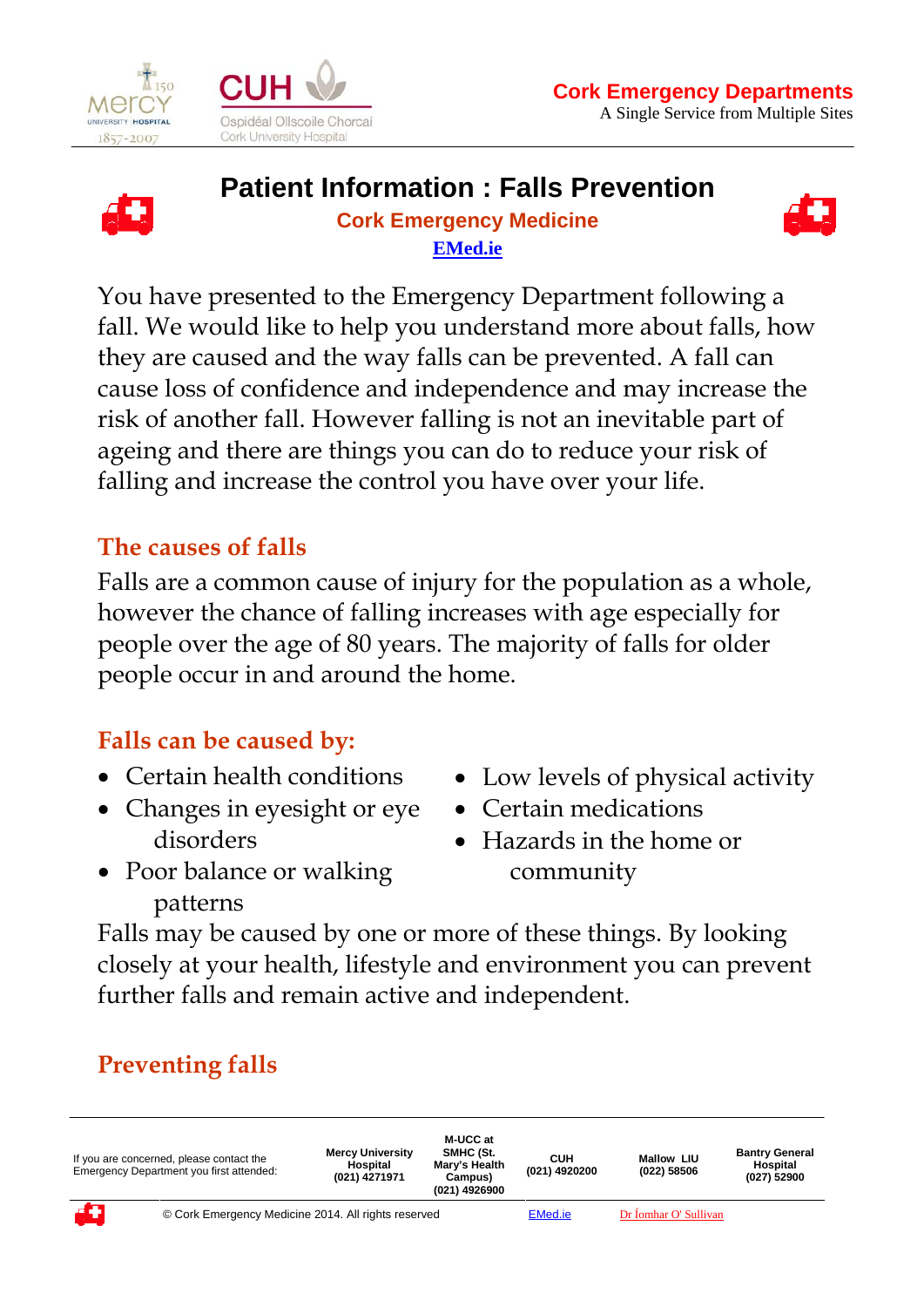





# **Patient Information : Falls Prevention**

#### **Cork Emergency Medicine EMed.ie**



# **Talk with your GP**

 $\overline{a}$ 

Many health conditions contribute to falls. Your general practitioner or specialist is the best person to consult regarding your ongoing medical conditions. You can ask your doctor what can you do to reduce the risk of your condition causing a fall.

## **Check your medications**

Some medications can also make people unsteady on their feet. Each person responds slightly differently to medications so it is important to understand the effects of certain medications. Your doctor should regularly review your medications and you should tell your doctor about any symptoms such as dizziness that you experience when taking medications.

#### **Check your vision**

Physical changes take place in the eyes that are more common as we get older. Many changes are gradual and they may not be noticed, but they all increase the risk of a fall. To pick up gradual changes, ask your doctor to check your eyesight every year. If you need glasses consult your optometrist as to the type of glasses you should purchase. Some people are at extra risk when wearing bifocals or trifocals.

# **Be active**

Being physically active improves health and the functioning of all the body's systems, such as breathing, circulation, digestion, and

| If you are concerned, please contact the<br>Emergency Department you first attended: |                                                     | <b>Mercy University</b><br>Hospital<br>(021) 4271971 | M-UCC at<br>SMHC (St.<br>Mary's Health<br>Campus)<br>(021) 4926900 | син<br>(021) 4920200 | <b>Mallow LIU</b><br>(022) 58506 | <b>Bantry General</b><br>Hospital<br>(027) 52900 |
|--------------------------------------------------------------------------------------|-----------------------------------------------------|------------------------------------------------------|--------------------------------------------------------------------|----------------------|----------------------------------|--------------------------------------------------|
| 47                                                                                   | © Cork Emergency Medicine 2014. All rights reserved |                                                      |                                                                    | <b>EMed.ie</b>       | Dr Íomhar O' Sullivan            |                                                  |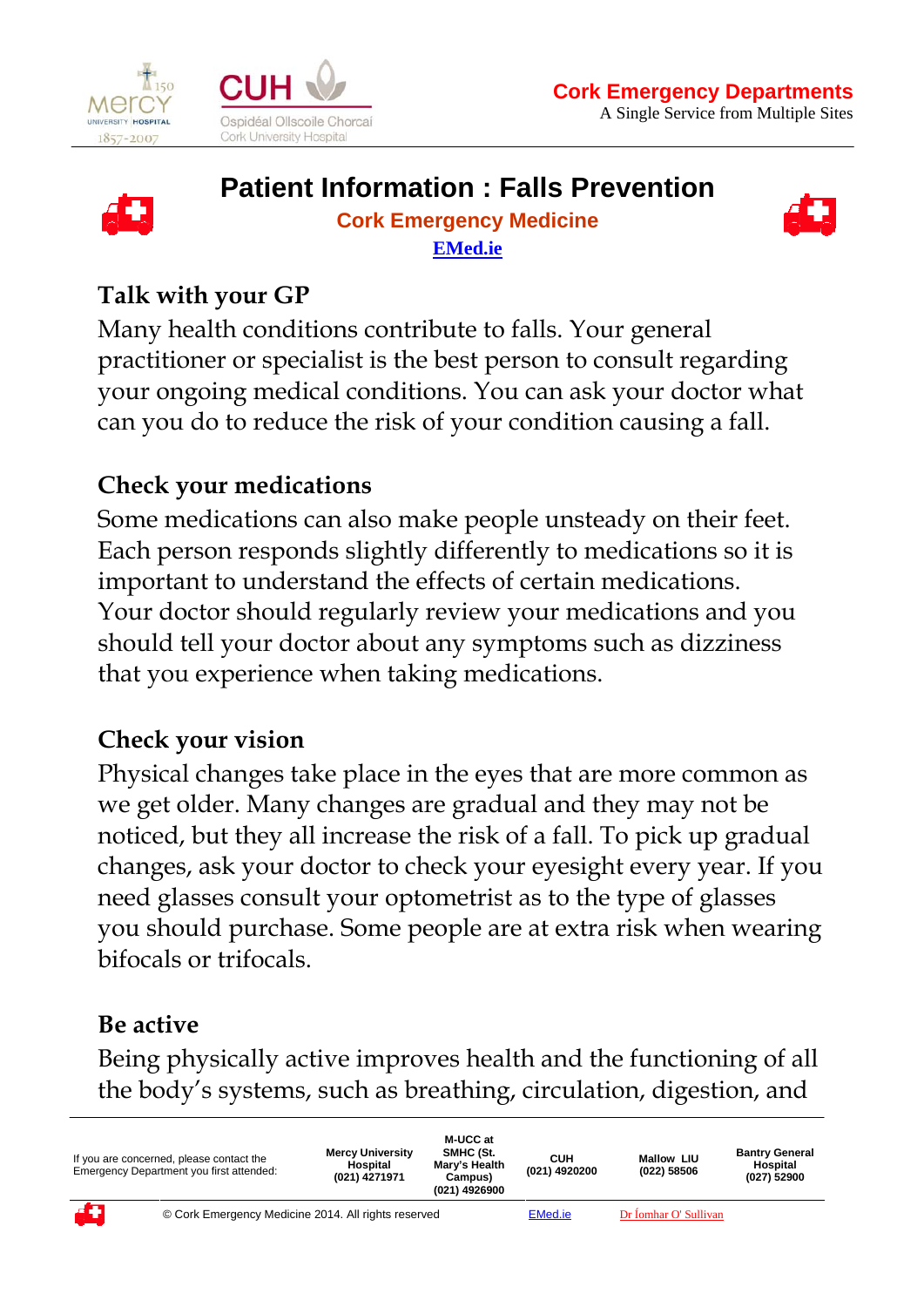

 $\overline{a}$ 





#### **Patient Information : Falls Prevention**

#### **Cork Emergency Medicine EMed.ie**



sleeping. Physical activity is also one way to reduce the risk of falling. It can:

- Improve walking patterns and Improve stamina balance
	- Speed up reaction time
- Strengthen muscles and joint

## range

Talk to your GP before commencing exercise. If you have problems walking, standing or balancing you may need to see a physiotherapist who can develop a physical activity program to suit you. There are also a number of community-based exercise programs that can improve your walking, strength and balance. Tai Chi is particularly effective and can be a great way to slowly increase your activity.

# **See a podiatrist**

You may also need to see a podiatrist who can prevent and treat foot problems and advise you regarding safe footwear. A safe shoe, which has a good fit, flat broad heels, good fastening and good grip on the sole, will reduce your risk of falling.

# **Create a safe environment**

Most people fall in or around their home. However it is not difficult to create a safe home environment. By ensuring your home is safe you will enhance the likelihood of remaining independent and at home for as long as possible.

| If you are concerned, please contact the<br>Emergency Department you first attended: |                                                     | <b>Mercy University</b><br>Hospital<br>(021) 4271971 | M-UCC at<br>SMHC (St.<br>Mary's Health<br>Campus)<br>(021) 4926900 | син<br>(021) 4920200 | <b>Mallow LIU</b><br>(022) 58506 | <b>Bantry General</b><br>Hospital<br>(027) 52900 |
|--------------------------------------------------------------------------------------|-----------------------------------------------------|------------------------------------------------------|--------------------------------------------------------------------|----------------------|----------------------------------|--------------------------------------------------|
| 45                                                                                   | © Cork Emergency Medicine 2014. All rights reserved |                                                      |                                                                    | EMed.ie              | Dr Íomhar O' Sullivan            |                                                  |